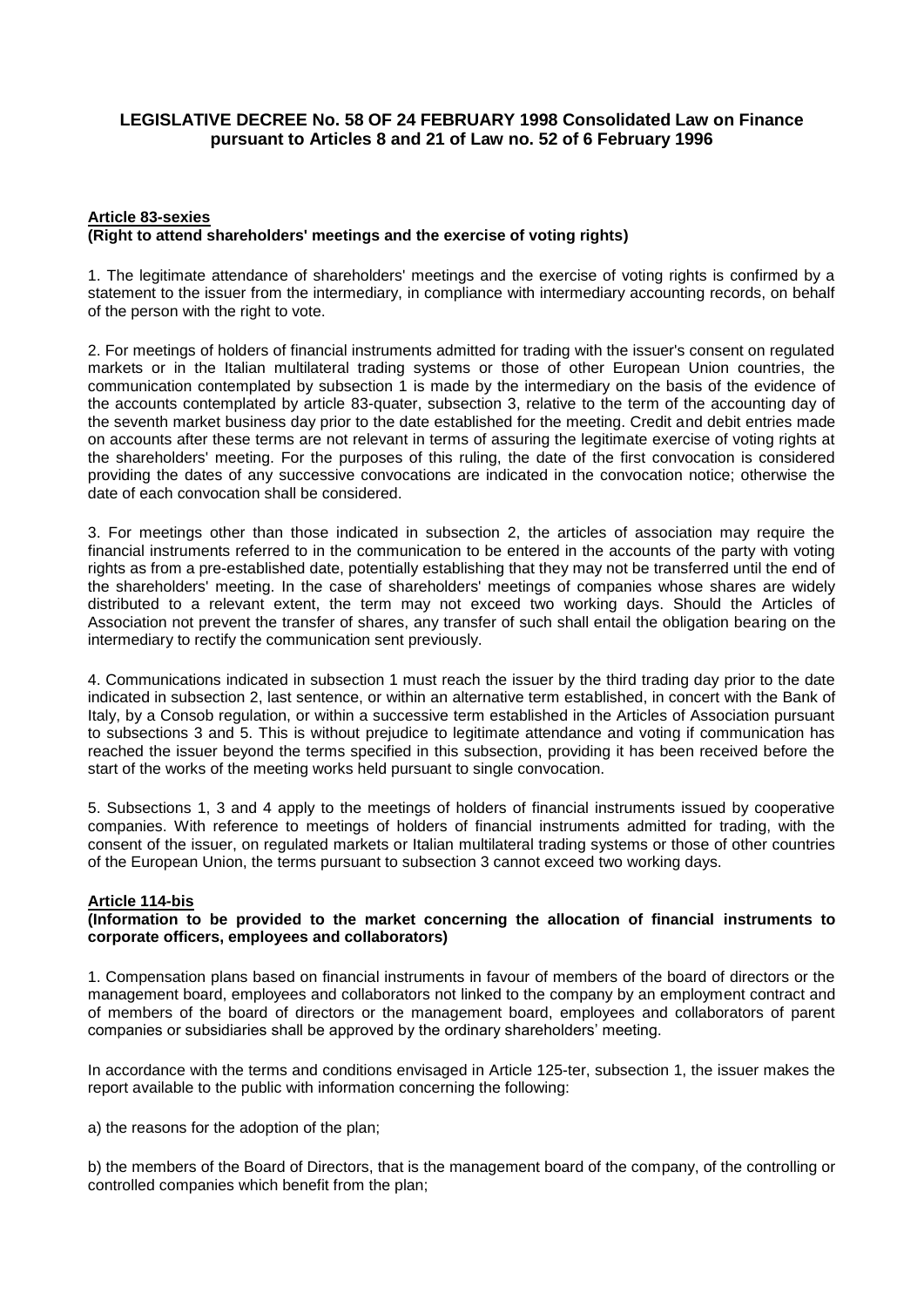b-bis) the categories of employees or collaborators of the company and controlling companies or controlled companies which benefit from the plan;

c) the procedures and clauses for the implementation of the plan, specifying whether its implementation is subject to the satisfaction of conditions and, in particular, to the achievement of specific results;

d) whether the plan enjoys any support from the special fund for encouraging worker participation in firms referred to in Article 4 (112) of Law 350/2003;

e) the procedures for determining either the prices or the criteria for determining the prices for the subscription or purchase of shares;

f) the restrictions on the availability of the shares or options allocated, with special reference to the time limits within which the subsequent transfer of shares to the company or third parties is permitted or prohibited.

2. This article shall also apply to listed issuers and to issuers of financial instruments widely distributed among the public in accordance with Article 116

3. Consob shall lay down in its regulation information concerning matters specified in subsection 1 which should be provided in relation to the various procedures for implementing the plan, providing more detailed information for plans of special importance.

## **Article 123-ter (Report on remuneration)**

1. At least twenty-one days prior to the date of the shareholders' meeting established by article 2364, paragraph two, or the shareholders' meeting established by article 2364-bis second paragraph of the Italian Civil Code, companies with listed shares shall make a report on remuneration available to the public at the company registered offices, on its internet website or in any of the other ways established by Consob regulation.

2. The report on remuneration shall be laid out in the two sections established by paragraphs 3 and 4 and is approved by the Board of Directors. In companies adopting the dualism system, the report is approved by the supervisory board, upon proposal, limited to the section established by paragraph 4, letter b), of the management board.

3. The first section of the report on remuneration explains:

a) the company's policy on the remuneration of the members of the administrative bodies, general managers and executive with strategic responsibilities with reference to at least the following year;

b) the procedures used to adopt and implement this policy.

4. The second section, which is intended for the members of the administrative and auditing bodies, general managers and, in aggregate form, without prejudice to the provisions of the regulation issued in accordance with paragraph 8, for executives with strategic responsibilities:

a) provides a suitable representation of each of the items comprising remuneration, including treatment provided for in the event of cessation of office or termination of employment, highlighting the coherence with the company's policy in terms of remuneration approved the previous year;

b) analytically illustrates the fees paid during the financial year of reference, for any title and in any form by the company and by subsidiaries or associates, noting any components of said fees that refer to activities performed in years prior to that of reference, in addition to highlighting the fees to be paid in one or more subsequent years in exchange for the work performed in the year of reference, potentially specifying an estimated value for components that cannot objectively be quantified in the year of reference.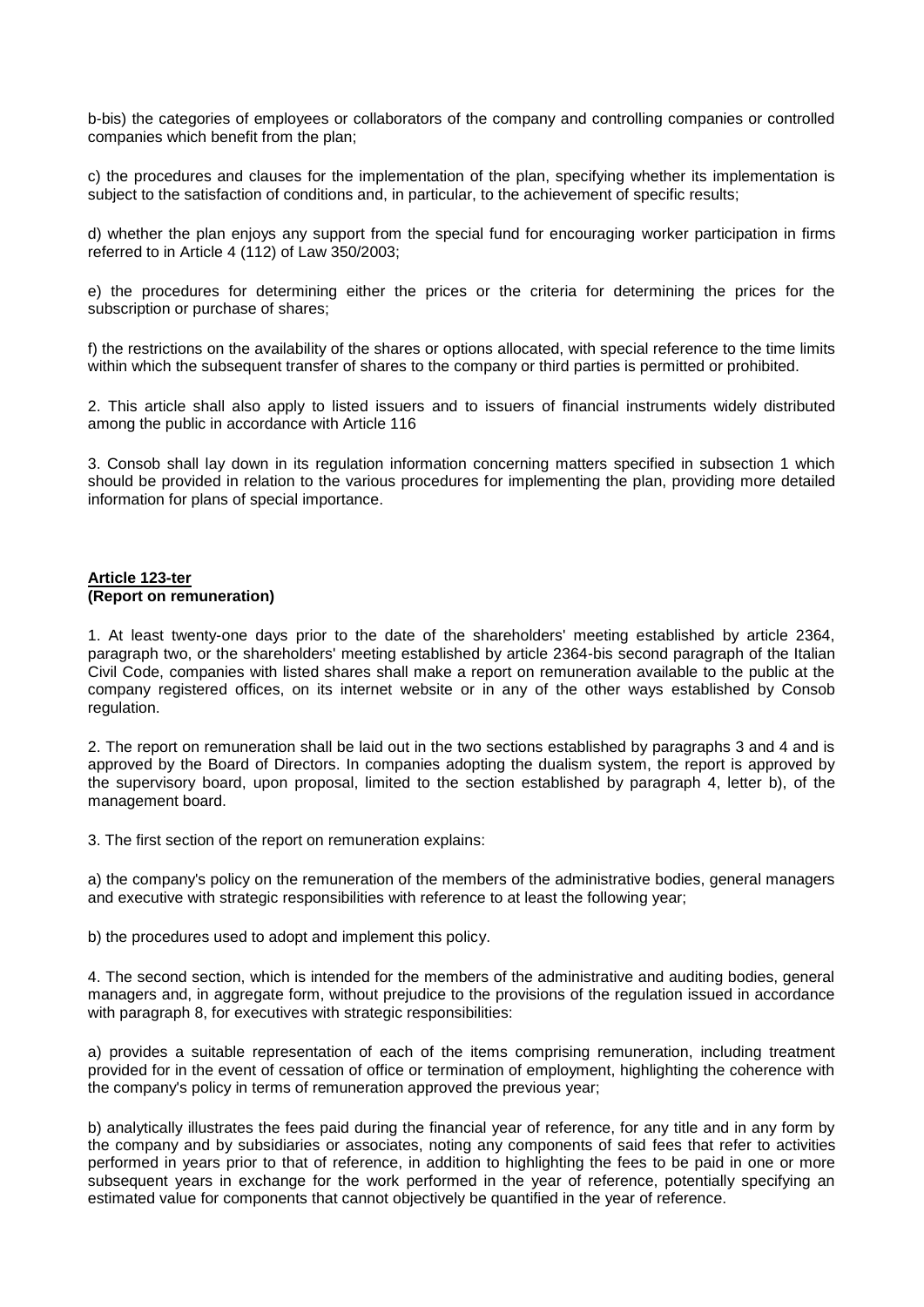5. Fee plans established by article 114-bis are attached to the report, or the report specifies the section of the company's website where these documents can be viewed.

6. Without prejudice to the provisions of articles 2389 and 2409-terdecies, first paragraph, letter a) of the Italian Civil Code and article 114-bis, the shareholders' meeting called in accordance with article 2364, paragraph two or article 2364-bis, paragraph two, of the Italian Civil Code, resolves in favour or against the section of the report on remuneration established by paragraph 3. The resolution is not binding. The outcome of voting is made available to the public in accordance with article 125-quater, paragraph 2.

7. By regulation, adopted having first consulted with the Bank of Italy and Isvap as concerns the parties respectively supervised and considering sector Community regulations, Consob indicates the information to be included in the section of the remuneration report established by paragraph 3, including all information aiming to highlight the coherence of the remuneration policy with the pursuit of the company's long-term interests and with the risk management policy, in accordance with the provisions of paragraph 3 of Recommendation 2004/913/EC and paragraph 5 of Recommendation 2006/385/EC.

8. By regulation adopted in accordance with paragraph 7, Consob also indicates the information to be included in the section of the remuneration report envisaged by paragraph 4. Consob may:

a) identify the managers with strategic responsibilities for which information is supplied in nominative form;

b) differentiate the level of information detail according to company dimension

### **Article 125-bis (Notice of call to shareholders' meetings)**

1. The shareholders' meeting is convened by notice published on the company's website within thirty days of the date of the meeting and by other means and within the terms established by Consob with regulation issued in accordance with article 113-ter, subsection 3, including publication in extract form in the daily newspapers.

2. For shareholders' meetings called to appoint, by means of list voting, members of the board of directors and internal control bodies, the time limit for publication of the notice of call shall be at least forty days prior to the date of the meeting.

3. For shareholders' meetings envisaged in Articles 2446, 2447 and 2448 of the Civil Code, the time limit indicated in subsection 1 shall become at least twenty-one days prior to the date of the meeting.

4. The notice of call shall contain:

a) the indication of the day, time and place of the meeting and the list of matters on the agenda;

b) a clear, precise description of the procedures to be applied in order to attend and vote at the shareholders' meeting, including information concerning:

1) the terms for exercising the right to raise questions prior to the meeting and the right to have additional items placed on the agenda or to present further proposals on items already on the agenda and, also by reference to the company's website, any additional methods by which to exercise these rights;

2) the procedure for the exercise of the vote by proxy and, in particular, the methods for collecting the forms that can be used, optionally, for voting by proxy and the methods, including electronic methods, for communicating any notification of voting by proxy;

3) the procedure for the conferral of proxy to the party appointed by the company in accordance with article 135-undecies, with the specification that the power of proxy shall have no effect for proposals for which no voting instructions have been given;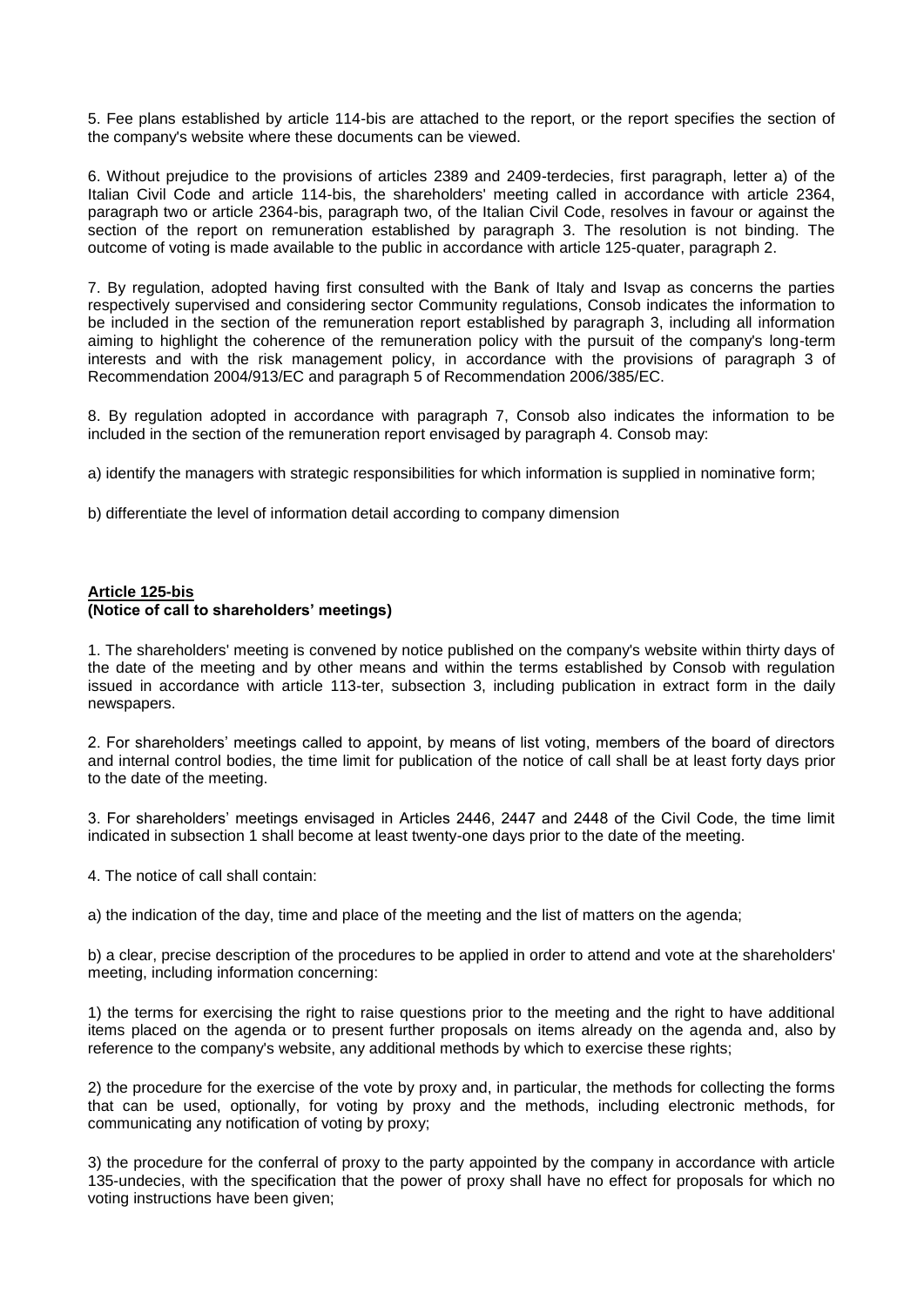4) the procedures for voting by correspondence or using electronic means, if envisaged by the Articles of Association;

c) the date specified in article 83-sexies, subsection 2, with the specification that those who become holders of shares only after that date shall not have the right to attend and vote at the shareholders' meeting;

d) the terms and conditions for collecting the full text of the proposed resolutions, together with the explanatory reports and documents to be submitted to the shareholders' meeting;

d-bis) the terms and conditions for presenting lists to elect the members of the board of directors and minority members of the board of auditors or the supervisory board;

e) the address of the website specified in article 125-quater;

f) the other information which must be indicated in the notice calling the meeting pursuant to other provisions.

### **Article 126-bis**

### **(Integration of the agenda of the shareholders' meeting and presentation of new proposed resolutions)**

1. Shareholders, who individually or jointly account for one fortieth of the share capital may ask, within ten days of publication of the notice calling the shareholders' meeting, or within five days in the event of calling the meeting in accordance with article 125-bis, subsection 3 or article 104, subsection 2, for the integration of the list of items on the agenda, specifying in the request, the additional items they propose or presenting proposed resolution on items already on the agenda. The requests, together with the certificate attesting ownership of the share, are presented in writing, by correspondence or electronically, in compliance with any requirements strictly necessary for the identification of the applicants indicated by the company. Those with voting rights may individually present proposed resolutions in the shareholders' meeting. For cooperative companies the amount of the capital is determined by the statutes also in derogation of article 135.

2. Integrations to the agenda or the presentation of further proposed resolutions on items already on the agenda, in accordance with subsection 1, are disclosed in the same ways as prescribed for the publication of the notice calling the meeting, at least fifteen days prior to the date scheduled for the shareholders' meeting. Additional proposed resolutions on items already on the agenda are made available to the public in the ways pursuant to article 125-ter, subsection 1, at the same time as publishing news of the presentation. Terms are reduced to seven days in the case of shareholders' meetings called in accordance with article 104, subsection 2 or in the case of a shareholders' meeting convened in accordance with article 125-bis, subsection 3.

3. The agenda cannot be supplemented with items on which, in accordance with the law, the shareholders ' meeting resolved on proposal of the administrative body or on the basis of a project or report prepared by it, other than those specified under article 125-ter, subsection 1.

4. Shareholders requesting integration in accordance with subsection 1 shall prepare a report giving the reason for the proposed resolutions on the new items for which it proposes discussion or the reason relating to additional proposed resolutions presented on items already on the agenda. The report is sent to the administrative body within the final terms for presentation of the request for integration. The administrative body makes the report available to the public, accompanied by any assessments, at the same time as publishing news of the integration or presentation, in the ways pursuant to article 125-ter, subsection 1.

5. If the administrative body, or should it fail to take action, the board of auditors or supervisory board or management control committee fail to supplement the agenda with the new items or proposals presented in accordance with subsection 1, the court, having heard the members of the board of directors and internal control bodies, where their refusal to do so should prove to be unjustified, orders the integration by decree. The decree is published in the ways set out by article 125-ter, subsection 1.

### **Article 127-ter**

**(Right to submit questions prior to the shareholders' meeting)**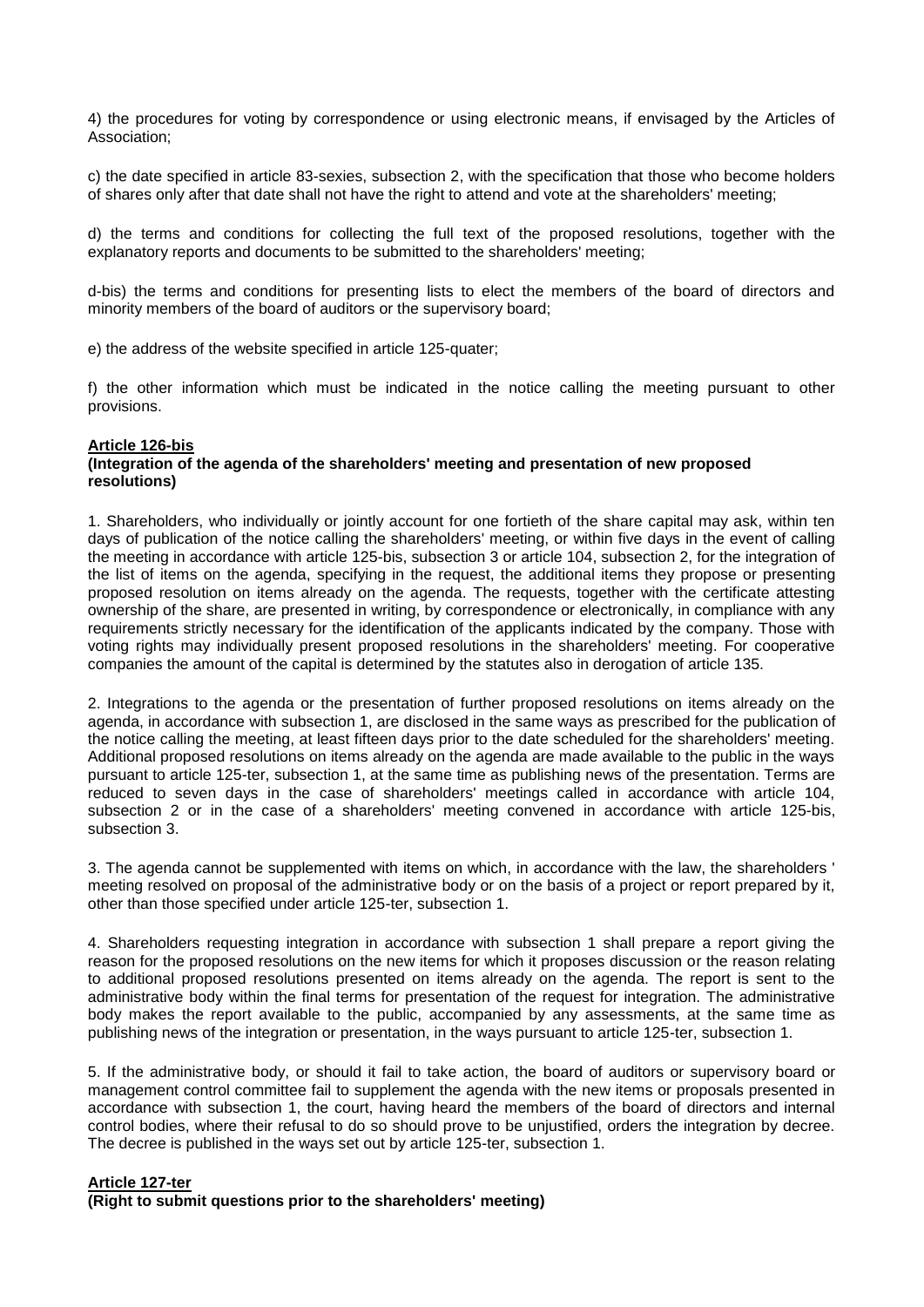1. All those with voting rights may submit questions on the items on the agenda even prior to the shareholders' meeting. Questions received before the meeting will be answered at the latest during the said meeting. The company may provide a single reply to questions with the same content.

1-bis. The notice calling the meeting specifies the terms within which questions raised prior to the shareholders' meeting must reach the company. The terms must be no less than three days prior to the date of the first or only calling of the shareholders' meeting or five days if the notice of calling establishes that the company should provide a reply to the questions received before the actual meeting. In this case, replies are provided at least two days prior to the shareholders' meeting also by publication in a specific section of the company website.

2. No reply is necessary, even in the shareholders' meeting, to questions raised prior to it, where the information required is already available in "FAQ" format in the section of the company's website specified in subsection 1-bis or when the answer has been published in accordance with said subsection.

3. The reply attached to the minutes is considered as given during the meeting when is made available at the beginning of the meeting, by each of those entitle to vote.

#### **Article 135-novies (Representation at the shareholders' meeting)**

1. Any person with the right to vote may indicate one representative for each shareholders' meeting, without prejudice to the right to specify one or more replacements.

2. As an exception to subsection 1, any person with the right to vote may appoint a different representative for each account, used to record financial instrument transactions, valid where the communication envisaged in Article 83-sexies has been issued.

3. As a further exception to subsection 1, if the person indicated as owner of the shares in the communication envisaged in Article 83-sexies acts alone or through registered trustees on behalf of his or her customers, the person in question may indicate others on whose behalf he/she acts, or one or more third parties indicated by such customers, as their representative.

4. If the proxy form envisages such an option, the proxy may arrange for personal substitution by another person of his or her choice, without prejudice to compliance with Article 135-decies subsection 3 and to the right of the person represented to indicate one or more substitutes.

5. In place of the original, the representative may deliver or transmit a copy of the proxy, also in electronic format, confirming his or her liability in compliance of the proxy form to the original and the identity of the delegating party. The representative shall retain the original of the proxy form and keep track of any voting instructions received for a period of one year from closure of the shareholders' meetings concerned.

6. The appointment may be made with a document in an electronic format with a digital signature in accordance with article 21, subsection 2 of Italian Legislative Decree 82 of 7 March 2005. The companies specify in the Articles of Association at least one way of electronic notification of the proxy.

7. Subsections 1, 2, 3 and 4 shall also apply to cases of share transfer by proxy.

8. All of the above without prejudice to the provisions of Article 2372 of the Italian Civil Code. As an exception to article 2372, second subsection of the Italian Civil Code, asset management companies, SICAVs, harmonized management companies and non-EU parties providing collective investment management services may grant representation for more than one shareholders' meeting.

# **Article 135-decies**

# **(Conflict of interest of the representative and substitutes)**

1. Conferring proxy upon a representative in conflict of interest is permitted provided that the representative informs the shareholder in writing of the circumstances giving rise to such conflict of interest and provided specific voting instructions are provided for each resolution in which the representative is expected to vote on